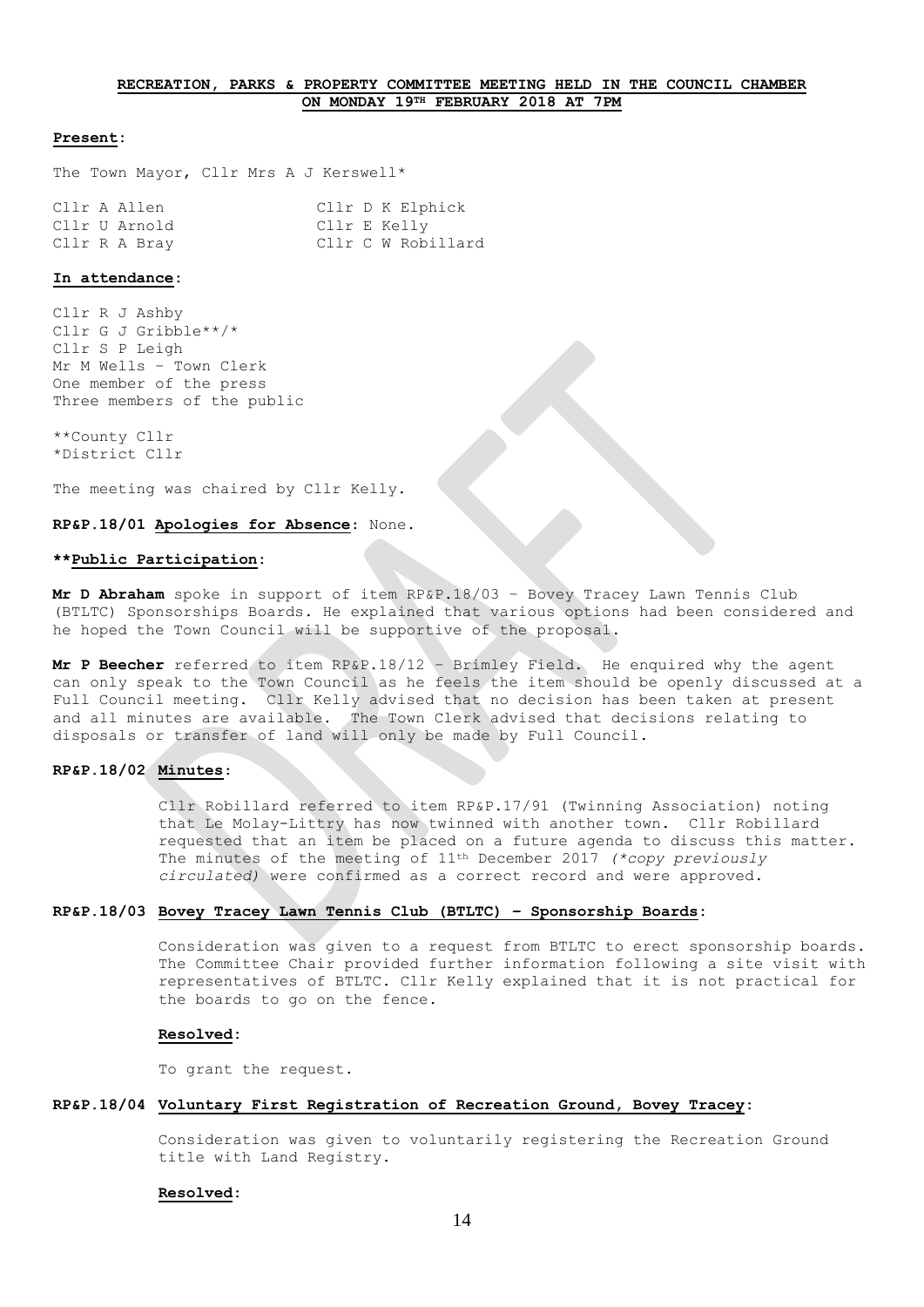To progress the registering of the Recreation Ground title with Land Registry.

### **RP&P.18/05 St John's Lane Car Park – Bovey Tracey Activities Trust (BTAT):**

Consideration was given to a request from Bovey Tracey Activities Trust members to have use of up to 14 parking spaces at St John's Lane Car Park on Wednesday mornings up to  $31$ <sup>st</sup> March 2019, on the understanding that certain dates may not allow this.

### **Resolved:**

To grant the request as set out above.

# **RP&P.18/06 Bovey Tracey Carnival Activities – Mill Marsh Park:**

Consideration was given to a request from the Carnival Committee secretary to use Mill Marsh Park on 28th July (Picnic in the Park) and 5th August (Sunday Funday).

### **Resolved:**

To grant the request.

# **RP&P.18/07 Historic Vehicle Rally, Mill Marsh Park:**

Consideration was given to a request from the Historic Transport Club to hold the 40th Historic Rally in Mill Marsh Park on the weekend of 14th and 15th July 2018.

#### **Resolved:**

To grant the request providing there are no adverse weather conditions.

# **RP&P.18/08 Funlands Funfair – Mill Marsh Park:**

Consideration was given to a request from Funlands Funfair to bring their fair to Mill Marsh Park to coincide with Bovey Tracey Carnival from 22nd July to 5th August 2018 (operating on 28th and 29th July and 2nd, 3rd, 4th & 5th August). Funlands Funfair wish to stay on the park for a further one week (non-operational) following Carnival Week for a suggested fee of £100.00.

## **Resolved:**

To grant the request as set out above.

*Cllr Ashby left the meeting at 7.20pm.*

# **RP&P.18/09 Asset Register – Annual Review:**

Members reviewed the inventory of land and assets including buildings and office equipment *(\*copy previously circulated).* It was noted that the ownership of the GWR brake van should be clarified. The cross opposite Furzeleigh Lane should be included and the locations of the phone boxes were confirmed as Town Hall Place, Heathfield (opposite the Old School) and Hawkmoor.

#### **Resolved:**

To approve the asset register subject to the inclusion of the amendments.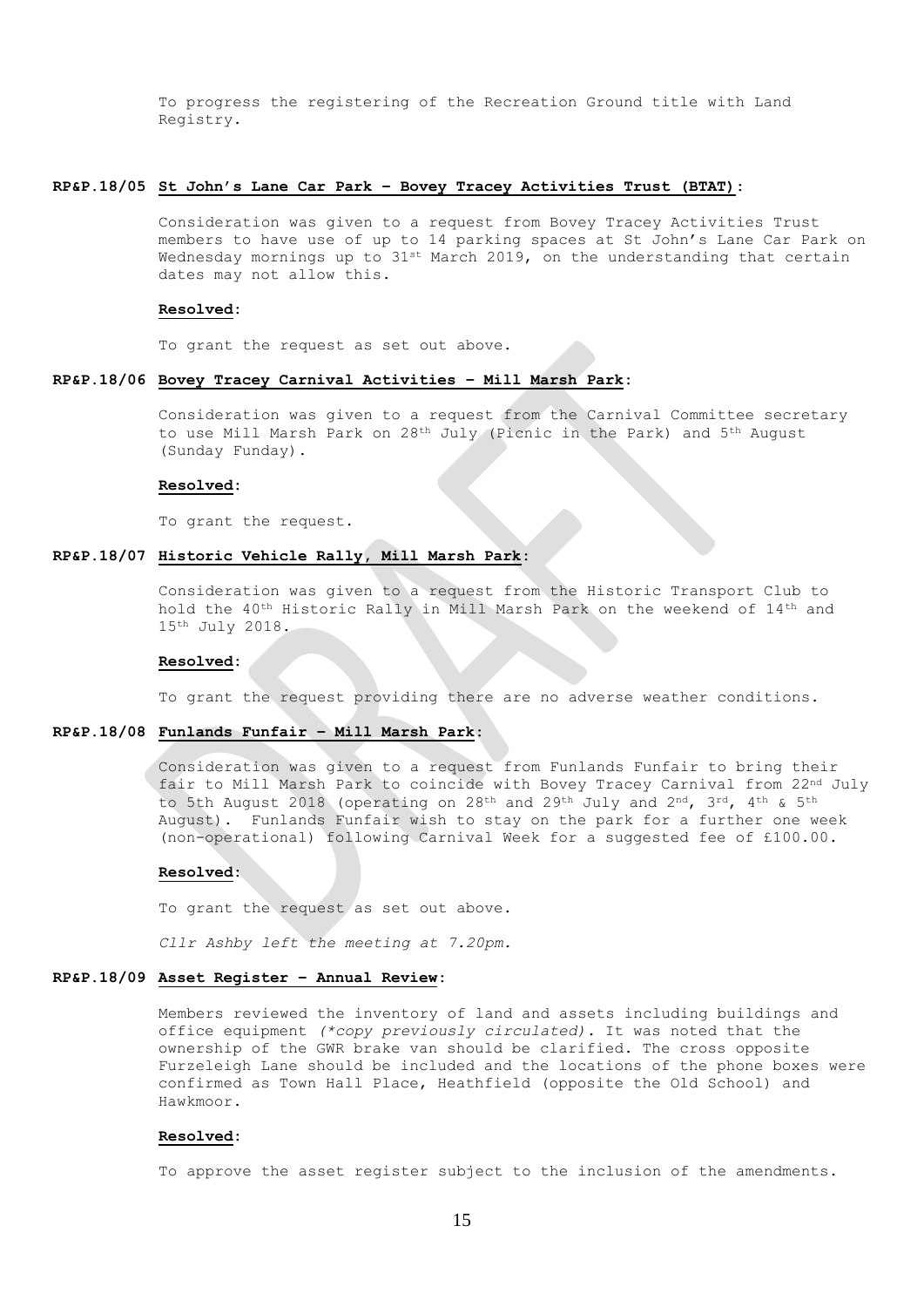## **RP&P.18/10 Lease – Swimming Pool – Recreation Ground:**

i) Consideration was given to a draft lease *(\*copy previously circulated)* which, if approved, will formalise the arrangement which was intended to be put in place in 2003.

#### **Resolved:**

To approve the draft lease with the inclusion of amendments.

ii) Consideration was given to a recommendation to Full Council authorising the Chairman and Town Clerk to sign the lease on behalf of the Council.

# **Resolved:**

To recommend to Full Council authorising the Chairman and Town Clerk to sign the lease as set out above.

# **RP&P.18/11 Bovey Tracey Cricket Club (BTCC) – Recreation Ground):**

Consideration was given to the following two requests from BTCC: i) Permission to insert a ground socket to provide a sight screen *(\*copy previously circulated).* ii) Permission to erect a sign at the entrance to the Recreation Ground on match days *(\*copy previously circulated).*

#### **Resolved:**

To grant the requests as set out above.

## **RP&P.18/12 Brimley Field – Bovey Tracey:**

Members noted the correspondence dated 7th February from the Council's appointed agent *(\*copy previously circulated)* and considered a response.

#### **Resolved:**

To appoint Cllrs Ashby, Leigh and the Town Clerk to meet with the Town Council's appointed agent and report back to the Council.

# **RP&P.18/13 Community Centre Development – Site of the Old Thatched Inn:**

The Town Clerk provided an update. Following approval at Full Council in January to extend the Town Council's appointed architects contract to undertake the services of principle designer through to completion the following has been undertaken:

1<sup>st</sup> meeting of the Design Team was held on 7<sup>th</sup> February and included architects, mechanical and electrical engineers, landscape architect and structural and civil engineers.

The above consultants are now working on a surface water drainage report and external lighting assessment as required by Teignbridge planners before a date can be agreed for the planning application to be considered by Committee. The external lighting assessment was submitted on 15th February.

One further funding application has been drafted and submitted to GD Leaf for £80,000 approximately. Another expression of interest letter has been submitted to the Big Lottery (Reaching Communities Fund) to enquire if the project may be eligible for further funding.

Permission is being sought from TDC to site a temporary cabin on Station Road car park as an interim facility for the Information Centre which will free-up their existing building.